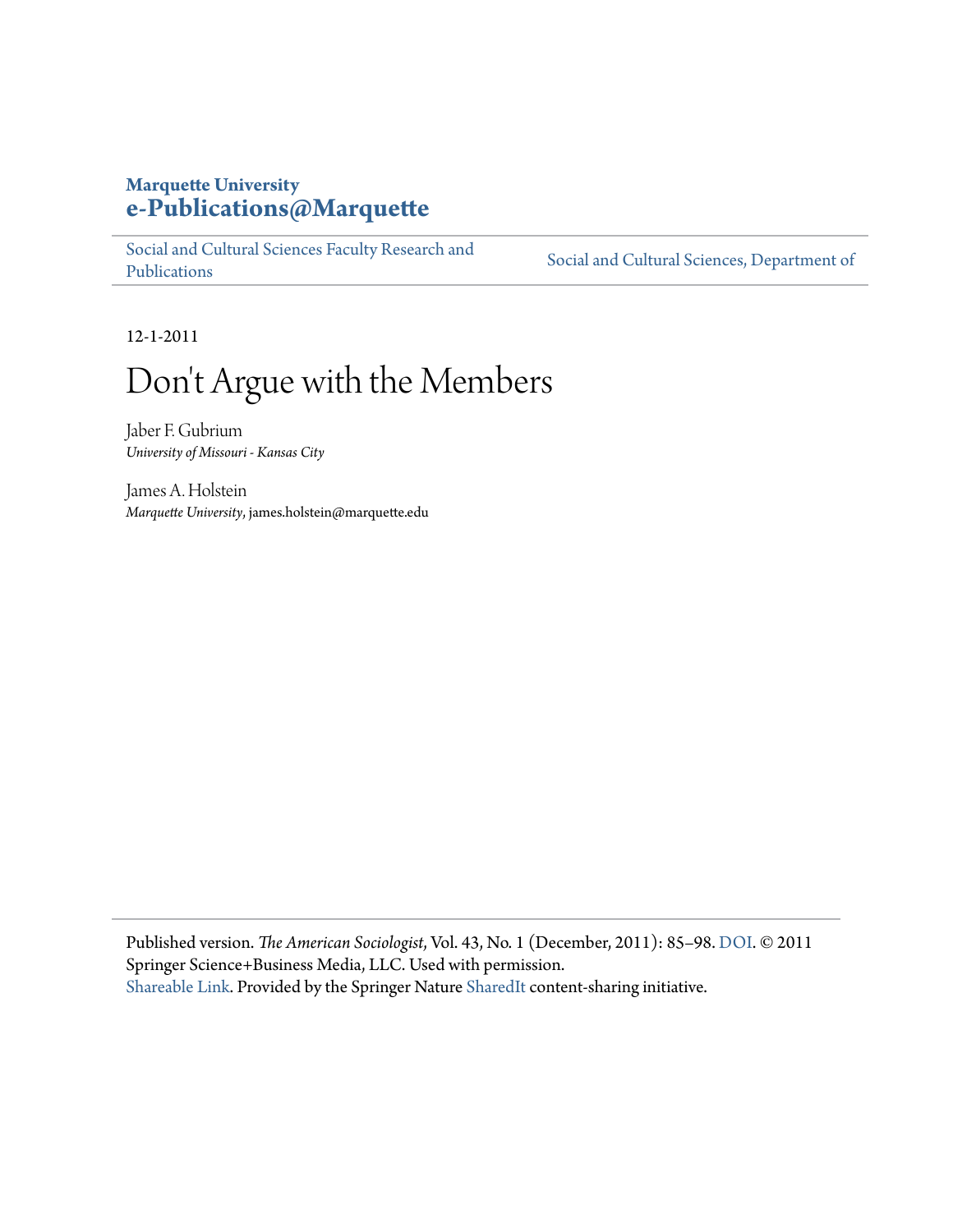### "Don't Argue with the Members"

Jaber F. Gubrium & James A. Holstein

Published online: 3 December 2011  $\oslash$  Springer Science+Business Media, LLC 2011

Abstract Mel Pollner regularly cautioned researchers not to argue with the members of settings under consideration. He warned against substituting the researcher's meaning for the meanings of those being studied. This article discusses facets of the caution as they relate to the research process. Seemingly simple, the tenet is nuanced in application. The article adds to the nuance by distinguishing what is called the "replacement" of meaning with the "displacement" of meaning, providing a way of understanding what members could mean if the contexts and settings of their accounts were taken into consideration.

Keywords Melvin Pollner. Mundane reason . Member meanings . Meaning-making . Meaning substitution . Conditional meaning . Social construction

"Don't argue with the members."

Mel Pollner regularly offered this tenet in relation to sociological observation and commentary. Deceptively simple, yet fraught with possibilities, it harbors considerable analytic force. We first heard Mel's counsel years ago when one of the authors (Holstein) was enthusiastically recounting experiences from fieldwork in a mental health court. Having observed hours of courtroom interaction that apparently contradicted courtroom personnel's claims that the law was being conscientiously applied, Holstein was excited about the prospect of writing about the sociological irony that the "law-in-practice" was not delivering "justice" as the "law-on-the-

J. F. Gubrium  $(\boxtimes)$ 

J. F. Gubrium e-mail: gubrium@university.edu

J. A. Holstein Social & Cultural Sciences, Marquette University, Milwaukee, WI 53201-1881, USA e-mail: james.holstein@marquette.edu

Department of Sociology, University of Missouri, Columbia, MO 65203-6100, USA e-mail: gubriumj@missouri.edu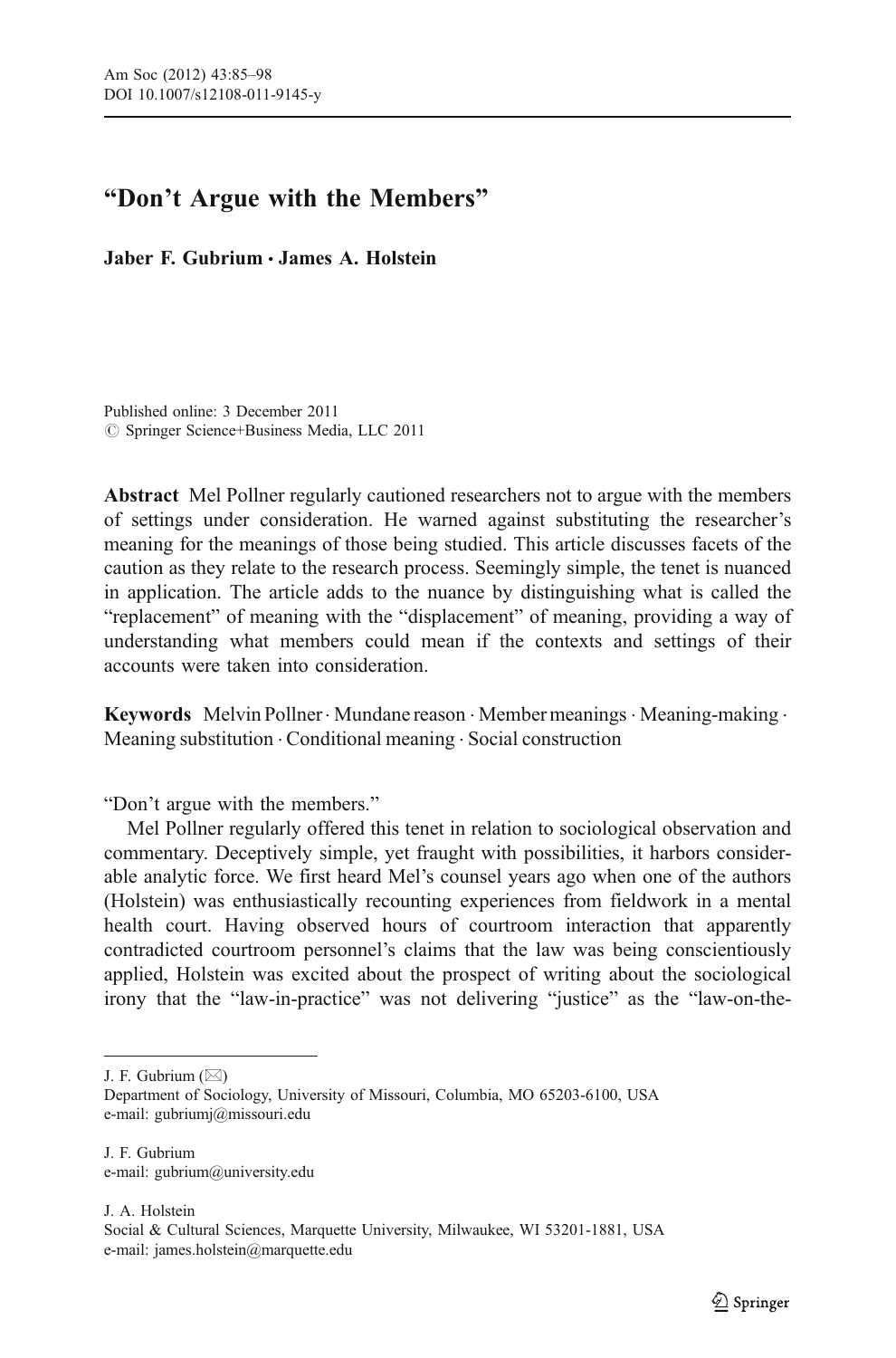books" prescribed. In his genial way, Mel considered the irony, appreciated it for what it might have been, then cautioned: "Don't argue with the members."

In this instance, first and foremost, Mel was instructing a neophyte in the basics of "ethnomethodological indifference." This fundamental stance vis-à-vis everyday social encounters precludes the characterization of members as deficient, pathological, or irrational, but opens space for seeing and hearing how local orderliness is indigenously organized through practices of mundane reason (Pollner [1987](#page-14-0)). In his way, Pollner was recapitulating his version of Garfinkel and Sacks' ([1970](#page-14-0)) admonition that ethnomethodological studies must seek "to describe member's accounts of formal structures wherever and by whomever they are done, while abstaining from all judgments of their adequacy, value, importance, necessity, practicality, success, or consequentiality" (p. 345). Putting it simply, Mel was advising not to let the sociological proclivity for invidious comparisons obscure the artful "worlding" practices unfolding before one's very eyes (see Pollner [1987\)](#page-14-0).

That, however, is not the only message we've taken from the tenet. A few years later, one of us (Gubrium) presented a research seminar at UCLA, where Pollner was in the audience. In the lively discussion following the presentation, graduate students and faculty members offered the usual critical comments and raised a variety of analytic challenges. At one point, someone suggested that Gubrium may have overlooked the "possible hidden meaning," as she put it, embedded in one of the conversational extracts he presented. The possible hidden meaning in this instance involved the alleged real motives behind what was being said. Pollner eventually jumped in, responded supportively, but also advised her that one "shouldn't argue with the members," challenging the empirical grounding of the suggestion. Once again, Mel was showing his respect for member's practices by cautioning not to put words (or intentions) in members' mouths, so to speak.

On still another occasion, following the daily proceedings at a research conference, we took a long, pleasant summer evening walk with Mel. Mel the "vaudevillian" kept us laughing, of course, but our stroll was interlaced with cogent questions and supportive advice regarding our research program. He appreciated the new directions we were taking, but, again bringing a humorous, light touch to the matter, he cautioned that we needed to take care not to slip inadvertently into arguments with the members lest their everyday wisdom and practical competence be overshadowed by our concerns. It was vintage Mel: smart, persuasive, yet openminded, and standing fast to ethnomethodology's cultivated respect for mundane reason.

Like many others, we've long appreciated the usefulness of this position and the ways Mel recommended taking account of it. As ethnomethodologically-informed sociologists<sup>1</sup>, we've heeded Mel's advice—often implicitly—but we've also tried to explore and expand its implications. In various ways, we've avoided arguments with the members in our own research but we have pursued ramifications of the tenet that are not immediately evident. We've asked ourselves, what does it mean concretely not to argue with the members, given the varied ways sociologists investigate and

<sup>&</sup>lt;sup>1</sup> Pollner himself has been called a "protoethnomethodologist" (Lynch [1993\)](#page-14-0), implying a reluctance to abandon concern for standpoint and method as cornerstones of reasonable analysis in favor of a more radical postanalytic version of ethnomethodology (e.g. Garfinkel [2002\)](#page-14-0).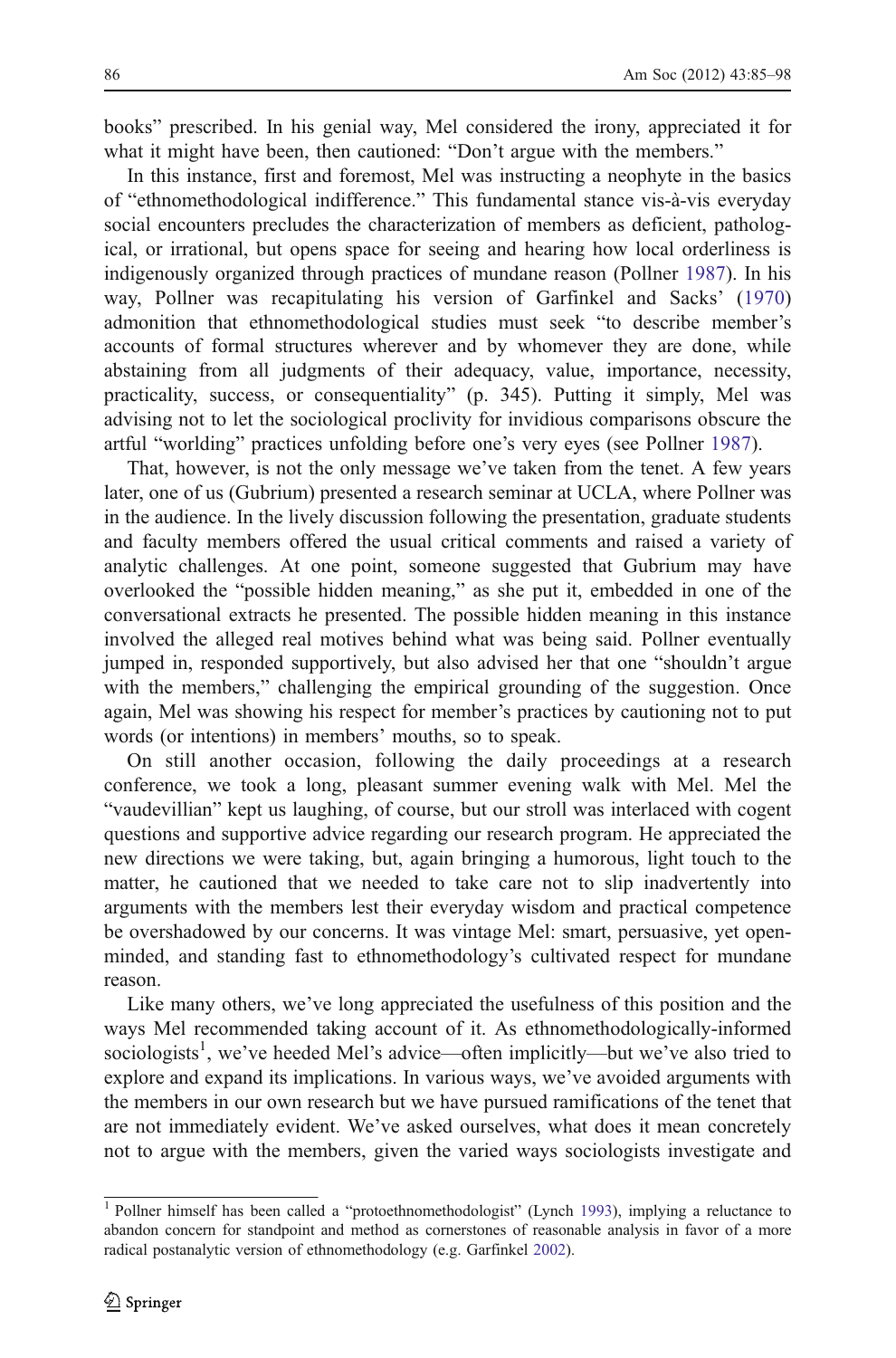describe the social world? Turning the question around, we've asked, what does it mean to argue with the members—to take exception to, or to ignore, what they say about themselves, others, and the world they live in? We've mused on the analytic products of such arguments. In particular, we've long been concerned with the contextual (indexical) construction of meaning and action and were systematically and comparatively considering how members themselves relate to context, opportunities, and resources for making meaning. We have, in a sense, looked behind member's backs, but in a fashion that respectfully asks "Where are they coming from?" without denigrating local demands for accountability. In the following pages, we first explore how the admonition to avoid arguing with members shaped Mel's own work. We then illustrate what happens when arguments break out. Finally, we turn to ways in which the tenet has been borrowed and honored, but also adapted, in service to other forms of analysis.

Before we begin, however, we offer some words of caution. First, we note that Pollner did not necessarily imply that researchers actually argued with members, presenting contrary opinions in face-to-face interaction with them. The tenet referred more generally to the analyst's practice of taking exception to or "debunking" mundane reason and everyday wisdom as part of the analysis of members' actions. We also note that just what constitutes being a "member" must remain problematic to some extent, because the idea of membership itself is continuously constructed in interaction and is subject to interaction's going concerns. What is clear is that membership—who is or isn't a member or actor in the immediate scheme of things—is part of the dynamics of social interaction, not something figured separately. This needs to be kept in view lest interactively unfolding senses of membership be replaced by other sources of assignment such as official definitions or structural and cultural designations (Francis and Hester [2004](#page-14-0), pp. 1–3, 205–206, 210–211).

#### Heeding His Own Advice

"Don't argue with the members" has both analytic and empirical implications. Some of Pollner's earliest published work implicitly brings the tenet into play through his critique of Howard Becker's version of labeling theory (Becker [1963\)](#page-14-0). Generations of sociologists recognize Becker's paradigm-building pronouncement that "The deviant is one to whom that label has been successfully applied; deviant behavior is behavior that people so label" (p. 9).<sup>2</sup> While this observation has clear ethnomethodological resonance, Becker goes on to juxtapose and implicitly critique what he calls the "common-sense premise" that there is something inherently deviant (pathological) about people or acts that violate social rules. Becker then offers a four-fold typology of deviant behavior (p. 20), including "conforming," the "falsely accused," the "secret deviant", and the "pure deviant."

Pollner [\(1978](#page-14-0), [1987\)](#page-14-0) recognized at least two ways in which the typology was arguing with the members. The first was obvious. In critically juxtaposing a

 $\sqrt{2}$  While Becker's *Outsiders* [\(1963](#page-14-0)) is widely cited as the inspiration for the development of labeling theory, Edwin Lemert ([1951\)](#page-14-0) and John Kitsuse ([1962](#page-14-0)) had published earlier work featuring the same argument, as Becker himself admits.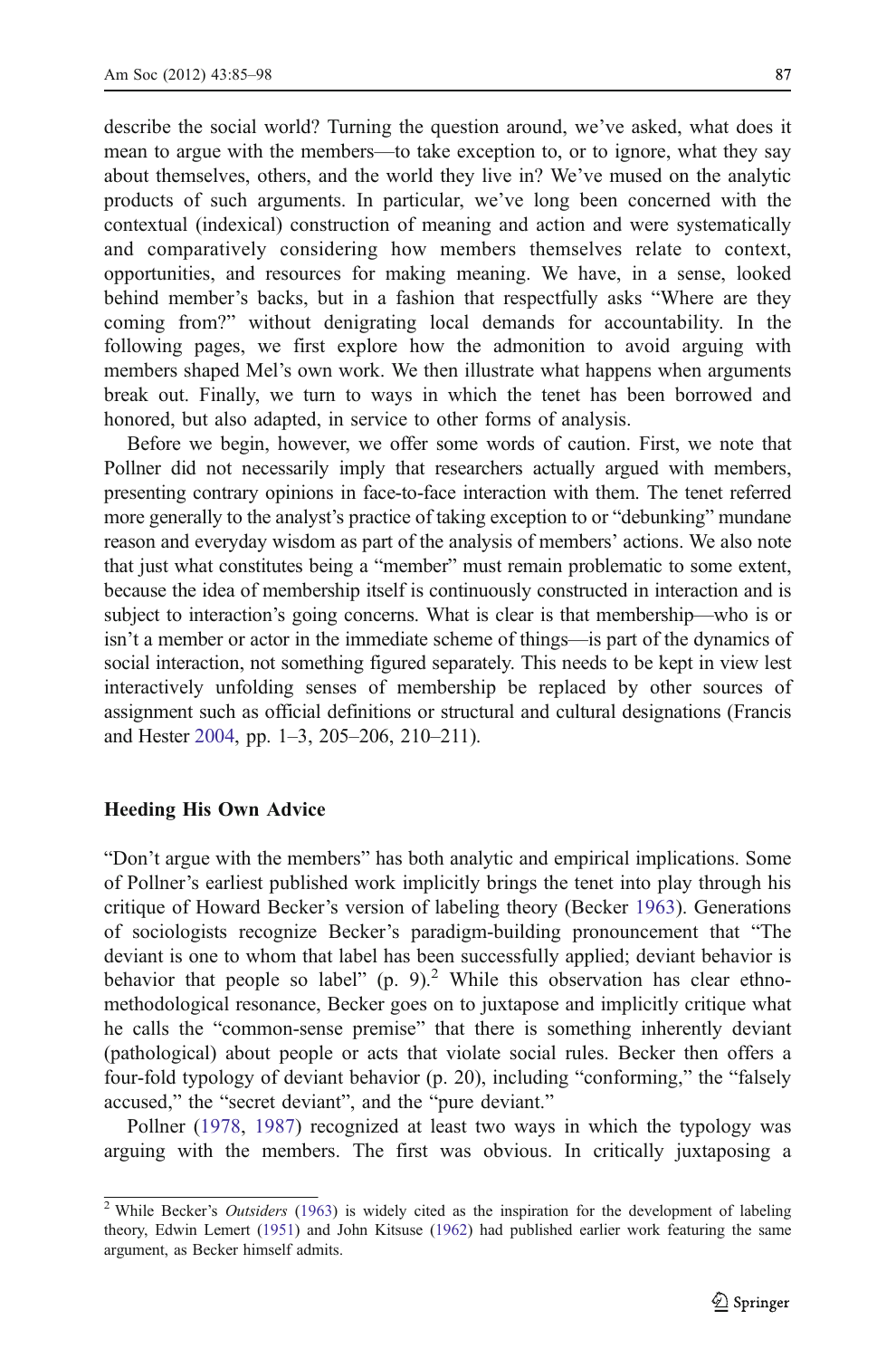common-sense (mundane) definition of labeling with his analytic version, Becker implicitly denigrated the common-sense version. His argument suggested a flawed members' version of deviance as compared to the more astute outsider's analytic prescription, without carefully considering the common-sense model for its mundane sensibility and utility. Becker's foray was not the ethnomethodological indifference that would encourage a more disinterested or appreciative view of members' practices, a stance that was characteristic of Pollner's own work.

Perhaps more importantly, Pollner noted that Becker believed he could spot deviance better than could members themselves. Pollner pointed out that Becker's four-fold typology explicitly violated Becker's own definition of deviance. The categories of falsely accused and secret deviant, Pollner noted, are conceptual anomalies—theoretical non sequiturs—since both rest on the premise that deviance inheres in something other than the act of labeling, and can thus be misidentified. If deviance is behavior so labeled, for example, it is impossible to have "secret" deviance, since no label has been applied. Similarly, there should be no distinction between the falsely accused and the pure deviant, since, by Becker's definition, both have been labeled deviant. From Pollner's perspective, Becker famous four-fold typology of deviance (Becker [1963](#page-14-0), p. 20) could be reduced to a two-category typology: 1) "Deviant"—persons/acts responded to as deviant and 2) "Not Deviant"—persons/acts not responded to as deviants (Pollner [1987,](#page-14-0) p. 98).

Inadvertently, perhaps, Becker imported features of the common-sense version of deviance into his own model, tacitly incorporating the notion of rule-breaking or "real" deviance, then positioning the analyst as the arbiter of "correct" labeling. As Pollner [\(1978](#page-14-0), p. 270) put it, Becker conceived of the community's (members') role in the labeling process as resembling "an umpire calling balls and strikes" who sometimes got it wrong according to the outside arbiter (e.g., the unidentified secret deviant or the innocent who is falsely accused). Disregarding his own definition, Becker in effect was "arguing with members" that he (the analyst) could better identify deviance than they could—using their own mundane criteria. While Pollner's central argument revolved around the revelation that Becker had actually appropriated features of mundane labeling into his own sociological theory, Pollner was also displaying the consequences of implicitly arguing with the members by attempting to debunk everyday practices.

Mel tried to practice what he preached in his own work. In addition to his research documenting mundane reason in a traffic court (Pollner [1987\)](#page-14-0), his collaboration with Lynn McDonald-Wikler (Pollner and McDonald-Wikler [1985\)](#page-14-0), especially, offered a fascinating glimpse of member's reality-constructing practices. In their words, Pollner and McDonald-Wikler conducted a "case study of a family's attribution of competence to a severely retarded child."<sup>3</sup> Their field work took them into a professional, clinical environment where a variety of mental health specialists had conscientiously diagnosed  $5\frac{1}{2}$ year old Mary as severely retarded. Nevertheless, members of the Mary's family insisted that Mary was "normal" and was just putting on an act of being retarded. Pollner and McDonald-Wikler's analysis is a tour de force in appreciating members' every day, indigenous practices for sustaining the competence of a fellow member.

<sup>&</sup>lt;sup>3</sup> We use the term "retarded" in our discussion to reflect its usage in the original research. The term "retarded" was clinically appropriate at the time Pollner and McDonald-Wikler conducted their research.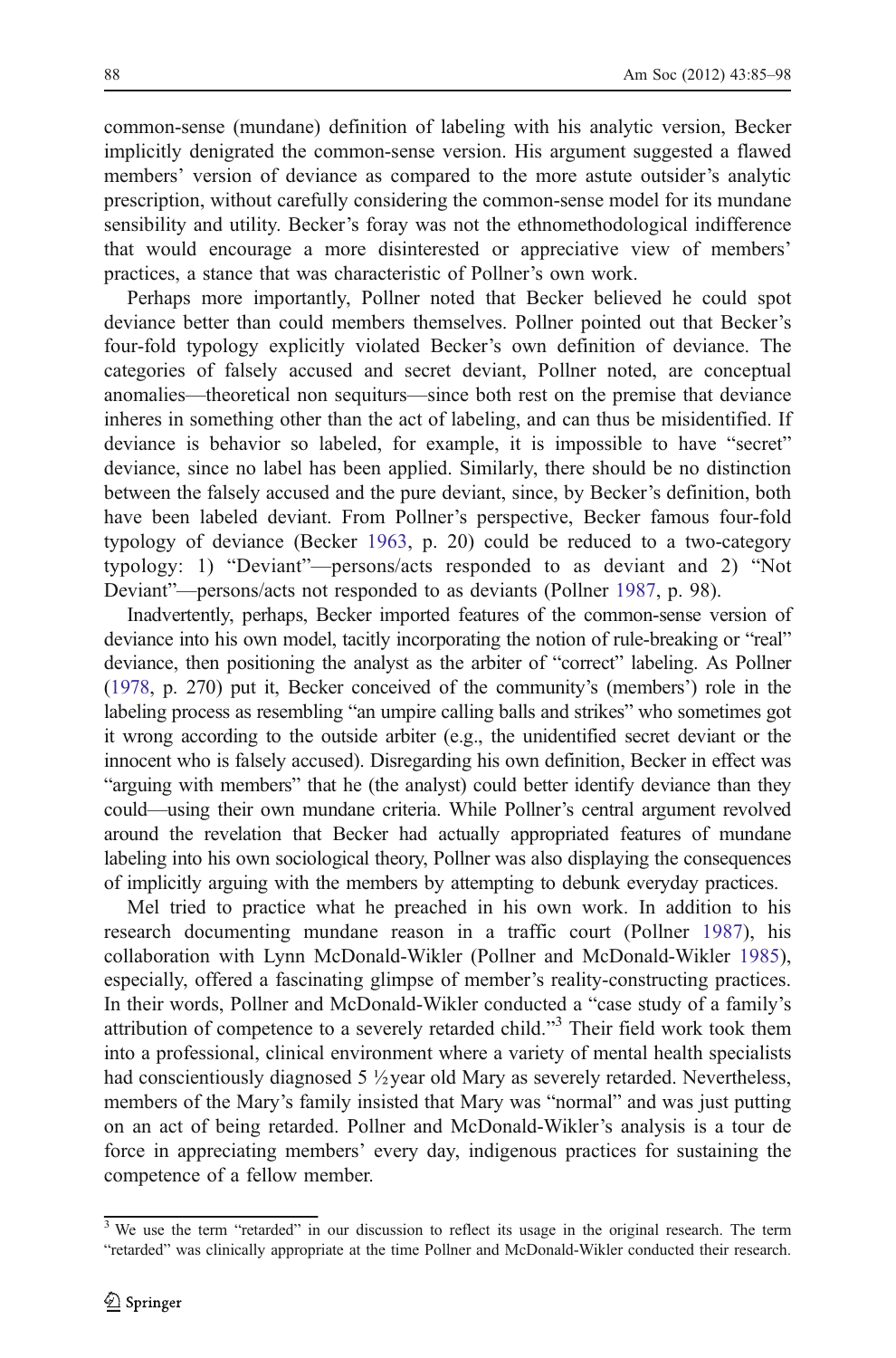The question of arguing with the members arises from this study in several ways. Most notably, while there was ample clinical evidence that family members were deluded about Mary's condition, Pollner and McDoanld-Wikler avoided arguments through the way they approached the idea of locally constructed interactional competence, family membership, and, in particular, the competence of the retarded child to be a regular family member. They did not argue for or against the child's actual competence based on their field material, but rather investigated how family members' themselves visibly accomplished a sense of the child's competence. They could have provided independent conversational and ethnographic evidence to confirm or disconfirm the clinical staff's designation of incompetent membership, but chose to set that aside to investigate how the family members assigned competency in their everyday reasoning about the matter. Doing otherwise would have questioned the capabilities of family members' to judge the child's abilities, thus putting the researchers in the position of arguing with the members (which is exactly the position the professionals involved were obliged to take).

McDonald-Wikler first brought the case to Pollner's attention because it had been the object of curiosity and scrutiny by the staff at the Neuropsychiatric Institute for quite some time. Her initial interest was to understand the intractability of Mary's family in the face of a diagnosis that had been thoroughly "worked up" and discussed before Pollner and McDonald-Wikler arrived on the scene. The diagnostic practices through which Mary's retardation or "incompetence" were no longer available for investigation, so Pollner and McDonald-Wikler turned their attention to how Mary's family members managed to vigorously contend that Mary was, indeed, quite normal. As Pollner and McDonald-Wikler explain in their article,

Family members stated that Mary was a verbal and intelligent child who malingered and refused to speak in public in order to embarrass the family. Extensive clinical observation and examination revealed Mary to be severely retarded and unable to perform at anywhere near the level of competence claimed by her parents and two older sibs. (p. 242)

Note that what in family member's reasoning was unusual behavior was "arguably" viewed by the consultants as retardation. The consultants' applicable vocabulary was already geared to produce findings of pathology; the family's claim was destined to be arguable. This difference implicated all family members. Not only were the consultants primed to argue with the child's existential status in the family, but they also were set to argue with the family's own competence in accepting their diagnosis. The clinical report suggested the diagnosis of *folie*  $\dot{a}$  *famille*—a medical framing of perceptual incompetence extending to all family members—was a distinct possibility. The clinical gaze was ceaseless, set to argue with any and all who questioned the assessment of the child (see Foucault [1965\)](#page-14-0).

Bracketing Mary's competence, Pollner and McDonald-Wikler posed different questions, centered on members' mundane reasoning about their child's competence in the family context. The nature of their questions was clearly informed by their commitment to avoid arguing with the members. The researchers were interested in how family members' ordinary reasoning served to gloss the child's behavior as competent, specifically what ordinary rules guided the family's interpretations of the child's behavior. They focused on the locally reflexive organization of competence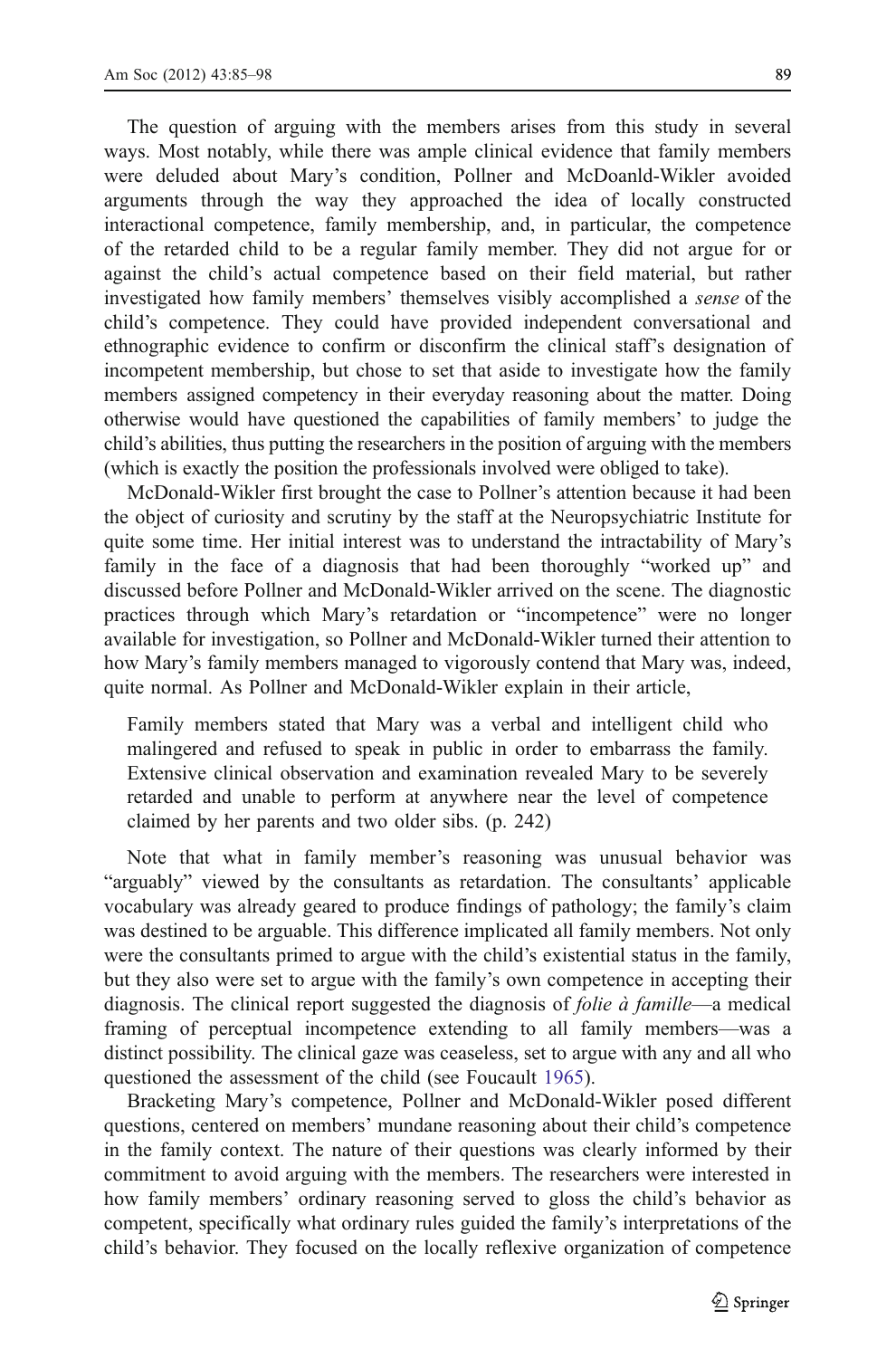with the family without invidiously comparing family practices to clinical standards. They asked, by what mundane interpretive means did this happen? How, as a matter of interpretive practice, did family members construct Mary as bizarre in public but as an otherwise normal child at home?

Our analysis of the available materials has been instigated by the following questions: How does the family do it? What sorts of skills, practices, and strategies are utilized to create and then [reflexively] "discover" Mary's competence? . . . The yield of our analysis has been a set of [interpretive] practices by which family members created Mary's "perfection." (p. 244)

Pollner and McDonald-Wikler identified six interpretive techniques, the everyday applications of which constructed and sustained Mary as a normal child with the ability to account for her conduct. These included "framing" whatever Mary did in the context of the home as normal; "postscripting" whatever Mary did after the fact as reasonably motivated; and "putting words" into Mary's mouth. If, from a clinical perspective, the application of such techniques might be construed as part of the folly of the family, the family itself might have been deemed pathological. But adhering to the tenet of not arguing with the members, the interpretive practices that the researchers unveiled stood as evidence of local reality-constructing practices that served to normalize Mary's actions and identity within the family environment.

This study eventually proved problematic from an epistemological point of view. Pollner and McDonald-Wikler might have inserted themselves into the local debate over the child's competence, but instead chose to examine dispassionately how evidence in this debate was accountably produced by one side (the family's). When the researchers submitted the article for peer review and publication, reviewers raised questions that harkened the "ontological gerrymandering" (Woolgar and Pawluch [1985](#page-14-0)) controversy that was brewing at the time (personal communication). The researchers were chided for taking an authoritative position vis-à-vis the "real reality" of Mary's situation. The criticism, however, was ill-conceived, considering the fact that Pollner and McDonald-Wikler remained agnostic regarding the issue of whether clinical diagnoses or family interpretive practices were more in touch with a "real" reality. As the researchers put it, their analytic approach undertook "close examination of the artful, minute, and continuous work through which what might be characterized as 'myth,' 'distortion', or 'delusion' from outside the family is rendered a reality for them on the inside" (p. 242). They carefully circumscribed the field of analysis—the inner interactional workings of the family—and avoided arguing about "real realities" with both family members and outsiders to the family scene. They left open the possibility that they might just as well have examined the clinical practices of the psychiatric diagnosticians for the ways in which they mundanely produced evidence of Mary's retardation. As Pollner and McDonald-Wikler noted, "The social constructionist attitude does not provide privileged exemptions for 'expert' or 'scientific' constructions of reality. The tacit practices by which clinicians develop, coordinate, use, and defend their versions of reality are as amenable to analysis as those of the families they study" (p. 242). Pollner and McDonald-Wikler had simply chosen to "bracket" one set of actors and practices as topics for analysis while remaining indifferent to other—competing—actors and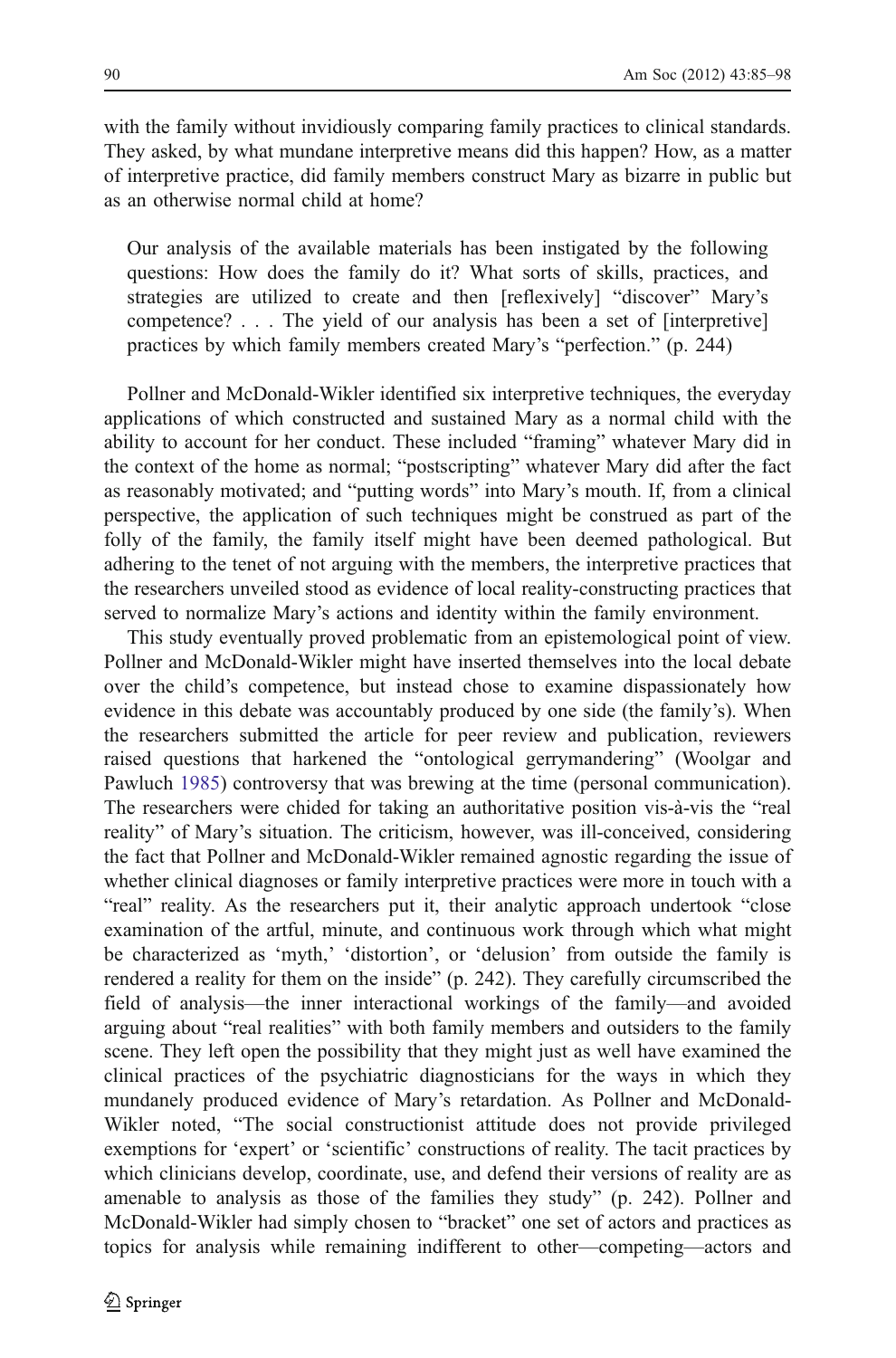#### When Arguments Erupt

While Pollner tried to adhere to his own admonition, sociologists of the latter half of the 20th century often took the opposite tack. The proclivity to unmask or debunk everyday practices led to frequent arguments with the members, both tacit and occasionally overt. This is evident, for example, in a longstanding debate about the relative value of participant observation versus interviewing for uncovering the actual meaning of behavior. One of the earliest statements came from William Foote Whyte [\(1943](#page-14-0)), who touted the value of participant observation over survey interviews in the Introduction to his seminal ethnography, *Street Corner Society*: The Social Structure of an Italian Slum. Writing about the need for intimate knowledge of social life if we are to understand members' actions, Whyte complained about the "limited body of information" that surveys had generated about Cornerville, his pseudonym for the Boston slum he studied in the 1930s. He was annoyed by inadequacy of the information that members provided through survey interviews, implicitly suggesting that what members reveal by way of surveys is less authentic or revealing than information collected through participant observation. The complaint implicated the survey interview method as much as the information provided by the members being interviewed.

A decade later, in a now-classic statement, Howard Becker and Blanche Geer [\(1957](#page-13-0)) also championed the use of participant observation. In doing so, however, they highlighted an additional, but rather uncommon, way to argue with the members. According to Becker and Geer, interviewing shortchanges the everyday realities of meaning by taking members at their word rather than considering their actions. Interview reports, they argued, may be filled with falsehoods and exaggerations. Actions, observable as field events (what people actually do, not what they say or report about it), reveal better what members are up to. The authors are unmistakably clear about this.

The most complete form of the sociological datum, after all, is the form in which the participant observer gathers it: An observation of some social event, the events that precede and follow it, and explanations of its meaning by participants and spectators, before, during, and after its occurrence. Such a datum gives us more information about the event under study than data gathered by any other sociological method. Participant observation can thus provide us with a yardstick against which to measure the completeness of data gathered in other ways, a model which can serve to let us know what orders of information escape us when we use other methods. (p. 28)

As Becker and Geer proceed to illustrate and valorize participant observation, they explain that the astute observer is better able to decipher social situations than members themselves. On one occasion, this admittedly invited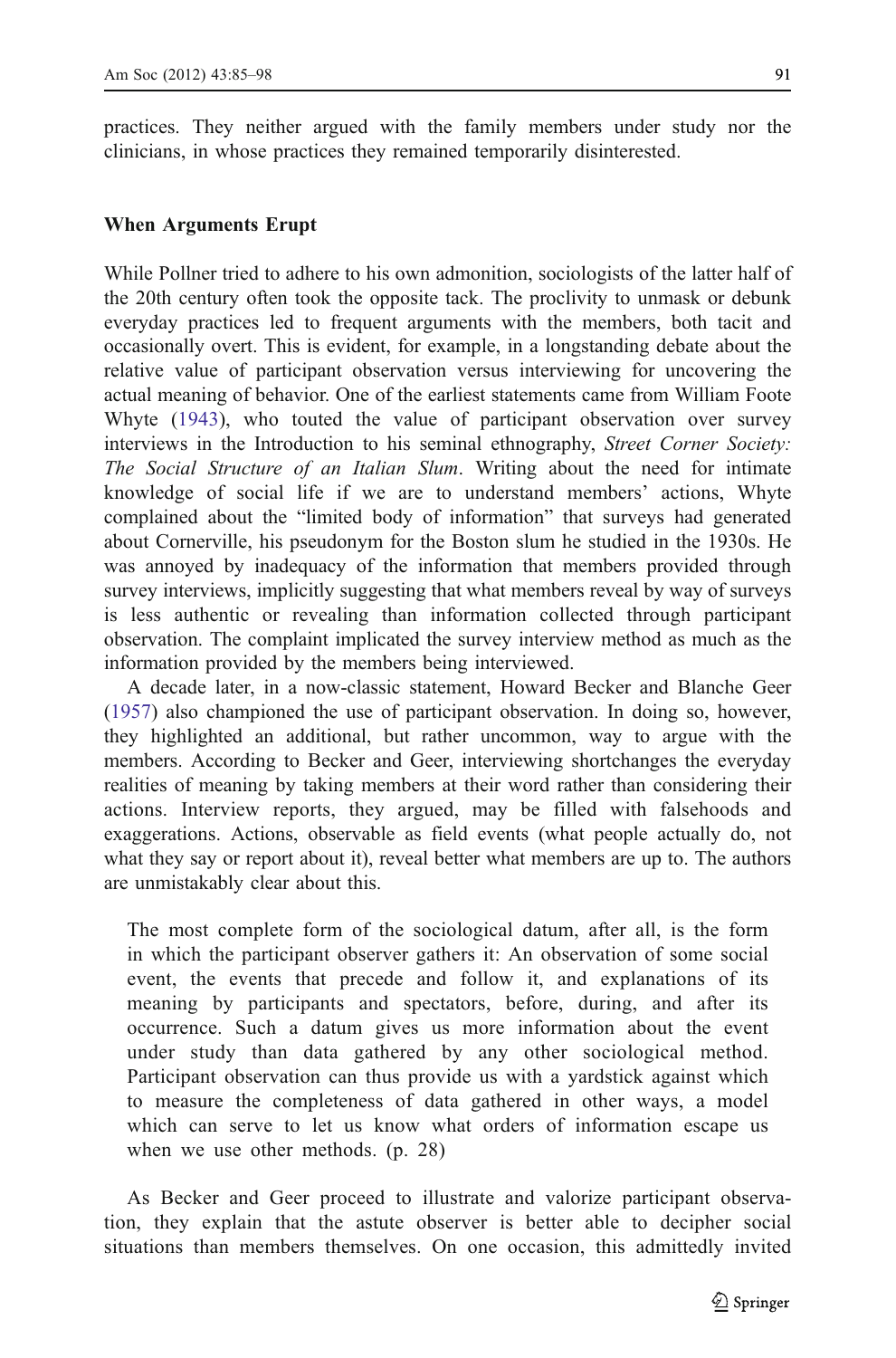an actual argument with members. Becker et al. ([1961\)](#page-14-0) had conducted extensive field research on student culture in a medical school. As Becker and Geer note, the method of participant observation put them in the position to know better than members (in this case, the medical students) what might have transpired interactionally between medical students and their supervising resident physicians. According to one of the researchers' fieldnotes, "Before I joined the group, several of the students told me that the residents were "mean," "nasty," "bitchy", and so on, and had backed these characterizations up with evidence of particular actions" (p. 31). The researchers went on to argue that their observations told a different story. In this instance, the researchers actually argued in person with the medical students, a flagrant violation of Pollner's tenet.

After I began participating daily with the student on his service, a number of incidents made it clear that the situation was not quite like this. Finally, the matter came completely into the open. I was present when one of the residents suggested a technique that might have prevented a minor relapse in a patient assigned to one of the students. . . . This student reported to several other students that the resident had "chewed him out" for failing to use this technique: "What the hell business has he got chewing me out about that for? No one ever told me I was supposed to do it that way." I interrupted to say, "He didn't really chew you out. I thought he was pretty decent about it." Another student said, "Any time they say anything at all to us I consider it a chewing out. Any time they say anything about how we did things, they are chewing us out, no matter how God damn nice they are about it." (p. 31)

As Paul Atkinson and Amanda Coffey ([2002\)](#page-13-0) point out in their chapter of the Handbook of Interviewing revisiting Becker and Geer's article, the latter were aware of the socially structured character of complaints and acknowledged the sociological relevance of "inaccurate" member claims and counterclaims in relationships of authority. The problem is that Becker and Geer were not interested in analytically naturalizing or topicalizing the inaccuracies. This would have turned the inaccuracies analytically into functional, even correct claims of a sort under the prevailing circumstances. Becker and Geer discounted the students actions (the claims, in this case) because they judged them to be false, but in doing so, overlooked an analytic opportunity to consider the claims as part of students' locally situated mundane reasoning and identity formation. They failed to take up the question of what the purpose of such claims might be in the circumstances. This would have turned the analytic table, so to speak, away from an argument with the members into an examination of student accounts rendered in particular contexts of accountability. Instead, Becker and Geer replaced the accounts with what they, as observers, claimed to know better from their fieldwork and left it at that.

Accounts, of course, are as discernible in interviews as they are through participant observation. Acknowledging this immediately levels the methodological playing field and devalorizes participant observation. As Pollner would undoubtedly remind us in this case, what members do with words in interviews is as genuine and scientifically valuable as what they do with words in more "natural" settings. Both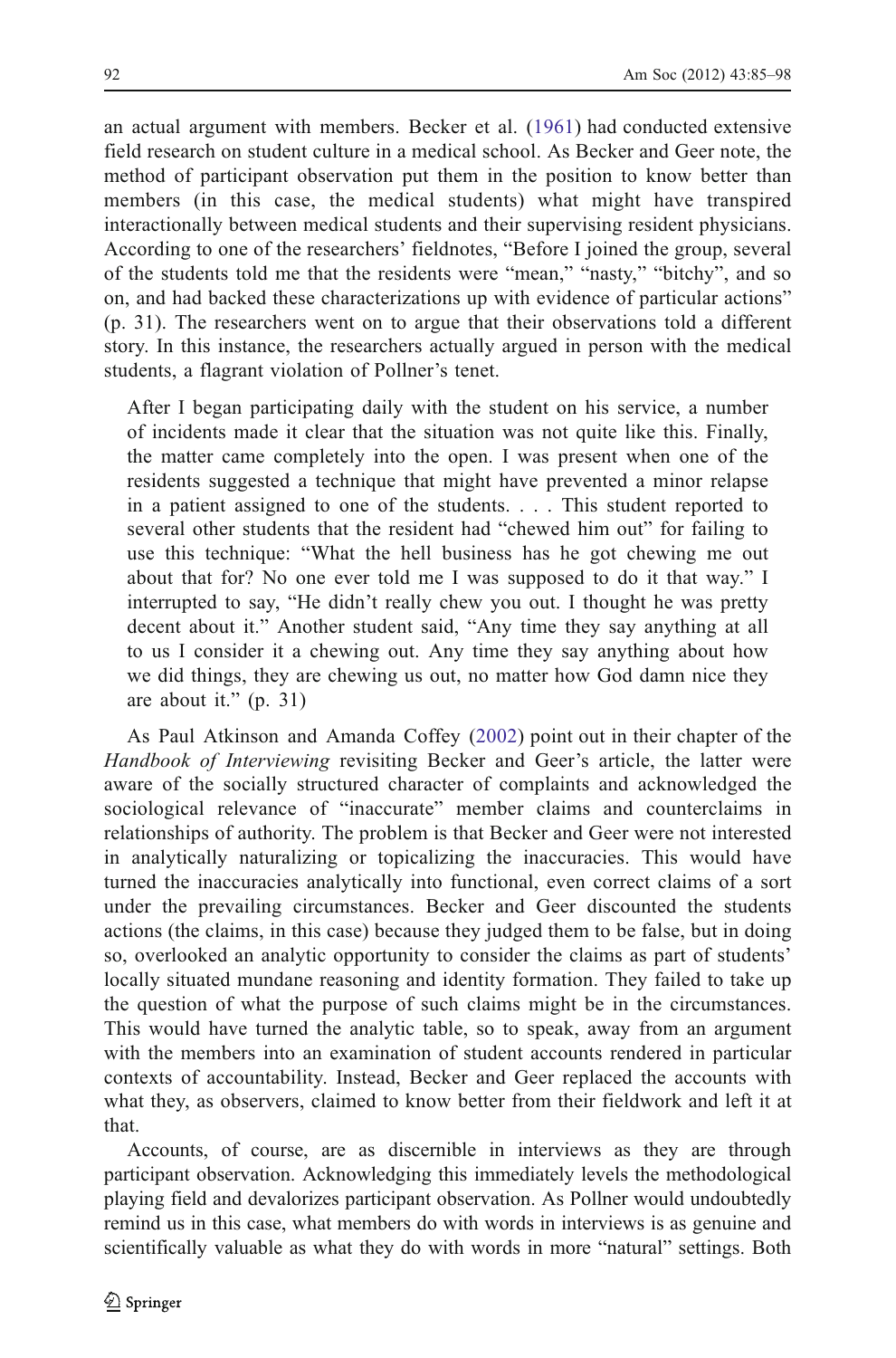are fields of empirical material, neither of which warrants arguing with the members.<sup>4</sup>

In light of Becker and Geer's argument with the medical students, it is interesting to note that the new oral history may lean towards Pollner's stance regarding arguments over the truth of matters at hand. Interviews with living members of historical scenes, for example, are not evaluated exclusively in terms of their accuracy, but are considered in terms of what members do with words when they offer accounts of experience (see Cándida Smith [2002\)](#page-14-0). Alessandro Portelli's ([1991](#page-14-0)) essay "The Death of Luigi Trastulli: Memory and the Event" is instructive. Portelli takes interviewees at their word and analyzes accounts of steel worker Luigi Trastulli's death following a walkout in Terni, Italy on March 17, 1949 when laborers left a factory to protest the signing of the North Atlantic Treaty by the Italian government. Richard Cándida Smith ([2002](#page-14-0)) describes Portelli's approach to working-class residents' interview accounts of the event.

Their reconstructions of the past were factually wrong. Their accounts merged or scrambled events and at times referred to events that never occurred. In effect, their collective stories had created an alternative chronology that allowed them to maintain their own historical experience.

Portelli argues that chronological inaccuracy in the narrative helped the community maintain a sense of continuing to have a future and retaining the possibility of political resurgence during a time of retreat. . . . Portelli's analysis suggests that the community's ability to maintain identity rested on a utopian, historically inaccurate, but culturally effective myth of the past. The narratives kept alive an alternative future that preserved for several decades the possibility of independent, worker-based action, even if, for the most part, members of the community were actively participating in the reconstruction of Italian society around international markets. (pp. 720–21)

Cándida-Smith is not saying that Portelli ignores the inaccurate chronology, but rather considers what function the inaccuracy serves in the broader context of collective memory. The workers' narratives, despite (or because of) their inaccuracy, serve to sustain community identity, Portelli explains. The recontextualized inaccuracy becomes the focus of interest, not the ostensible inaccuracies themselves. Portelli does not aim to *replace* the inaccurate chronology with a more accurate one, but rather displaces the "inaccuracy" into a different context and asks what function is serves there, which is what Becker and Geer themselves might have asked about the operating "inaccuracy" of student complaints in the context of student culture. It's an important distinction, to which we return in the last section of the article.

#### Longstanding Reductionist Habits

Two longstanding analytic habits regularly lead social researchers to inadvertently argue with members. Both reduce members' actions to popular understandings about

<sup>&</sup>lt;sup>4</sup> The idea of the universally accountable nature of members' actions was still in its infancy when Becker and Geer wrote their article and they would be unfairly criticized for not taking this up (see Heritage [1984](#page-14-0), chapter 6).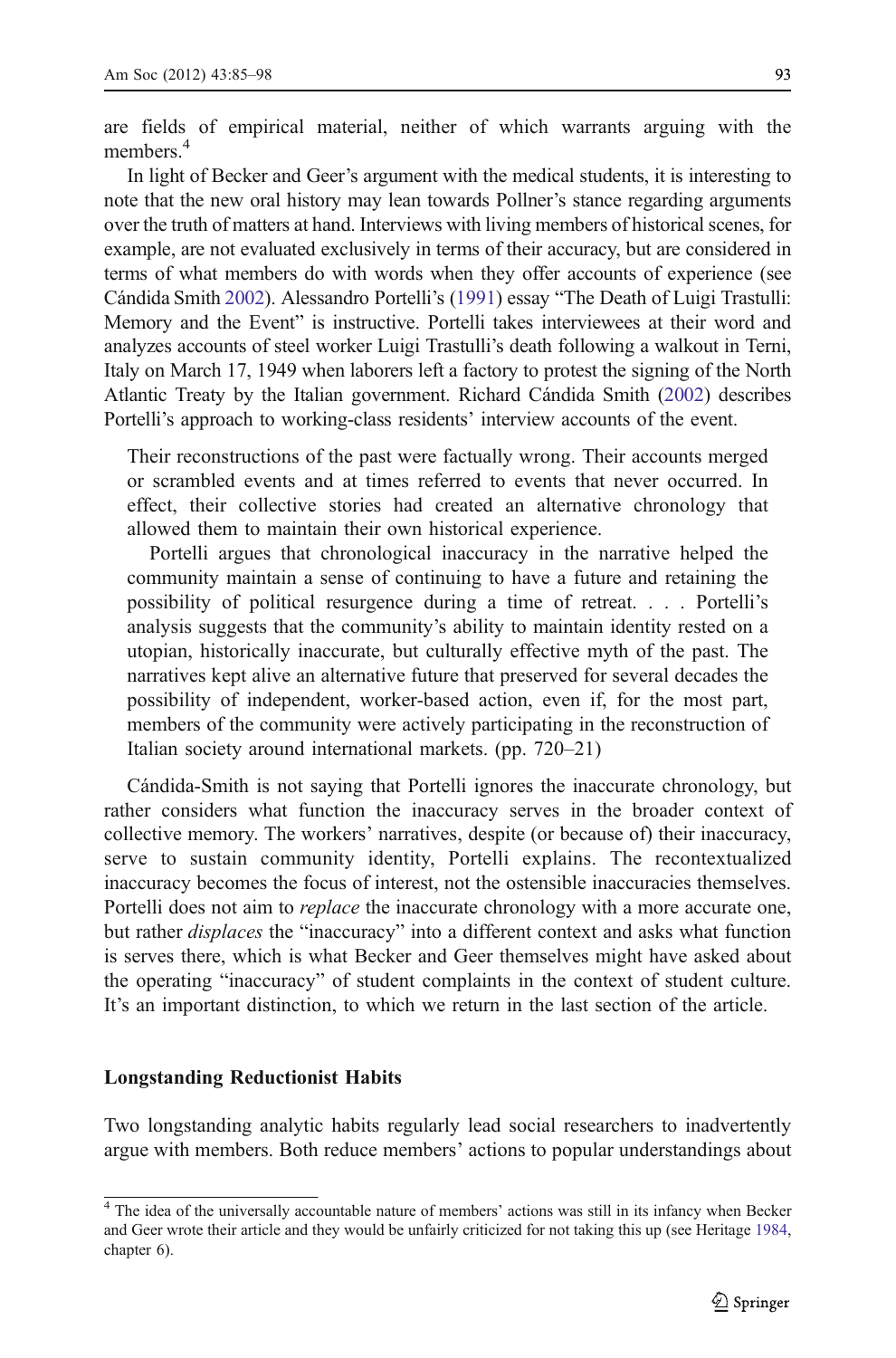the substance of members' actions (see Silverman [2000\)](#page-14-0). One habit views members' actions substantially as forms of inner life; the other views actions substantially as matters of culture or social structure, which were once called "social forces." As resources for interpreting members' actions, these habits may be useful as long as researchers don't replace mundane understandings with what is figured instead to be their "real" substance. This might amount to viewing actions as the result of, say, motivation or perception in the case of replacements with the substance of inner life. Similarly, the substance of culture or social structure—say norms or socioeconomic status—might be conjured up as the animating forces behind behavior.<sup>5</sup>

The first of these reductions was broached at the start of this article, in our recollection of a seminar participant's reference to the possible "hidden meaning" of comments in a conversational extract. By referring to unobservable psychological states and processes that might have been at work, the comment invited the use of inner states such as hidden motives and underlying feelings as analytic resources for understanding members' actions. It was an analytic reduction in the sense that "the interaction order" (Goffman [1983](#page-14-0)) was reduced to the vocabulary and related realities of inner life. (See C. Wright Mills' [[1940\]](#page-14-0) seminal article on what he called "vocabularies of motive" for a nonreductionist and topicalized approach to member accounts of intention.) It was Erving Goffman's view, with which Pollner would agree, that the interaction order has its own operating logic, replete with the contingencies of everyday life. To reduce it to inner life in this case eclipses a whole world of human experience that might otherwise be understood on its own terms. In doing so, the researcher implicitly argues with members' overt hearable statements and observable actions. Examples of this reduction are legion; it's what one would expect, given that members' actions in our society are commonly interpreted in terms of a vocabulary of intentions, thoughts, feelings, values, unconscious motives, identities, and similar elements of inner life.

The second reduction also is a popular source of replacement. In this case, the substance of members' actions is constructed in terms of a vocabulary of allegedly larger social forms, such as culture, society, class, and status. This reduction overshadows how members themselves use such constructs in interpreting their lives and actions. We can forestall such arguments, however, by concertedly referring to culture, class, and other macroscopic social forms as "vocabularies" rather than as agentic social forces. This means viewing the vocabularies as accounts and topicalizing them, rather than treating them as resources that trivialize ordinary usage and mundane reason.

Everyday social settings routinely deploy inner lives or social forces as interpretive resources, taking us beyond research applications. Such commonplace reductions are the very stuff of a "form of life," as philosopher Ludwig Wittgenstein [\(1953](#page-14-0)) would put it. Their vocabularies are the way most of us reference the realities of life, so it's natural to turn to them to give substance to members' actions. The rub is that we all are members—sociologists included; the trick of the tenet for

 $5$  Such replacements are versions of what ethnomethodologists refer to as confounding the topics of one's research with the *resources* for studying them (Zimmerman and Pollner [1970;](#page-14-0) Pollner [1987\)](#page-14-0), that is, turning aspects of a proper topic of research—for example, what members "do" with inner life and culture or social structure—into an analytic toolkit for interpreting and assigning meaning to members' actions.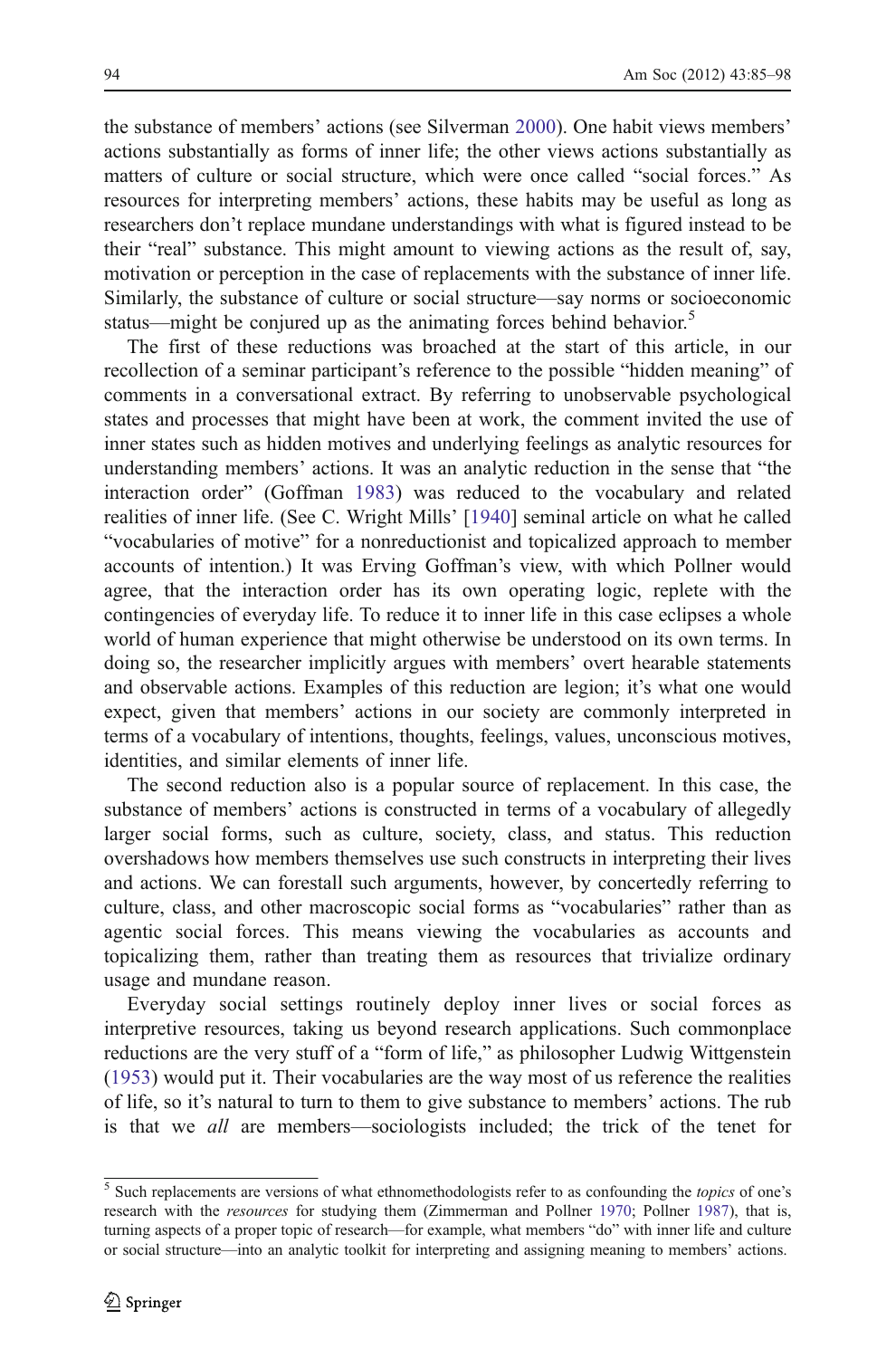researchers is to recognize this in our analytic work and become disciplined about the distinction between topic and resource. Topicalizing members' everyday resources and practices requires attending to how members "do" experience, how they construct their inner lives and social worlds, among other possible domains of experience. Pollner's tenet reminds us of the importance of taking members' work seriously by applying a stance of ontological indifference in order to see how the mundane constructs what it is commonly reduced to.

#### Replacement Versus Displacement

As we have seen, arguments with members emerge when researchers replace or challenge members' actions or meanings with their own or other exogenous understandings. Arguments are not necessarily forthcoming when researchers displace mundane understandings to other contexts in order to gain broader understandings of the locally sensitive deftness of mundane reason. Replacement, as we have seen, might take the form of ascribing hidden meanings or cultural prescriptives to members' actions. In contrast, researchers would not be arguing with members if they tracked the displacement of members' actions—whether in talk, activity, or both—to alternate contexts, that might construct talk, behavior, and meanings in contrasting terms, rendering them substantively different. Such displacement allows researchers to view mundane reason and everyday practices in light of alternate social environments and practical purposes at hand. This renders everyday practices more visible by virtue of the possible contrasts that emerge across contexts, allowing for the description of situational differences.

Does Pollner's tenet allow us to capitalize analytically on displacement rather than replacement in order to bring contextual matters into view as topics in their own right, rather than treating the matters as everyday resources? We believe Mel would think this was possible. Beyond his characteristic open-mindedness, we also note his willingness to bracket particular aspects of experience in order to gain analytic purchase on other aspects of experience in his own research into folie à famille, Alcoholics Anonymous support groups, and traffic courts. While Pollner stood fast to ethnomethodology's cultivated respect for mundane reason, his empirical work indicated that he knew the importance of recognizing the varied situated realities of members' lives. Elsewhere, we have called these contextual parameters the *whats* of membership (see Gubrium and Holstein [1997;](#page-14-0) Holstein and Gubrium [2000](#page-14-0)). It is important to recognize that members' actions and concerns vary in discernable ways across time and social space. Members don't do the same things with words everywhere, but discernibly adapt how they use and apply them to the circumstances at hand. The self, for example, is discursively constructed—talked into being—in distinctly different ways under the auspices of an Alcoholics Anonymous support group than in other realms of everyday life (Pollner and Stein [2001](#page-14-0); Holstein and Gubrium [2000](#page-14-0)).

Pollner recognized that the admonition not to argue with members had to be strategically but temporarily set aside in order to take account of the distribution of the forms of life to which the tenet otherwise applied. Forms of life are systems of usage which are shaped by circumstance as much as they are ways of forming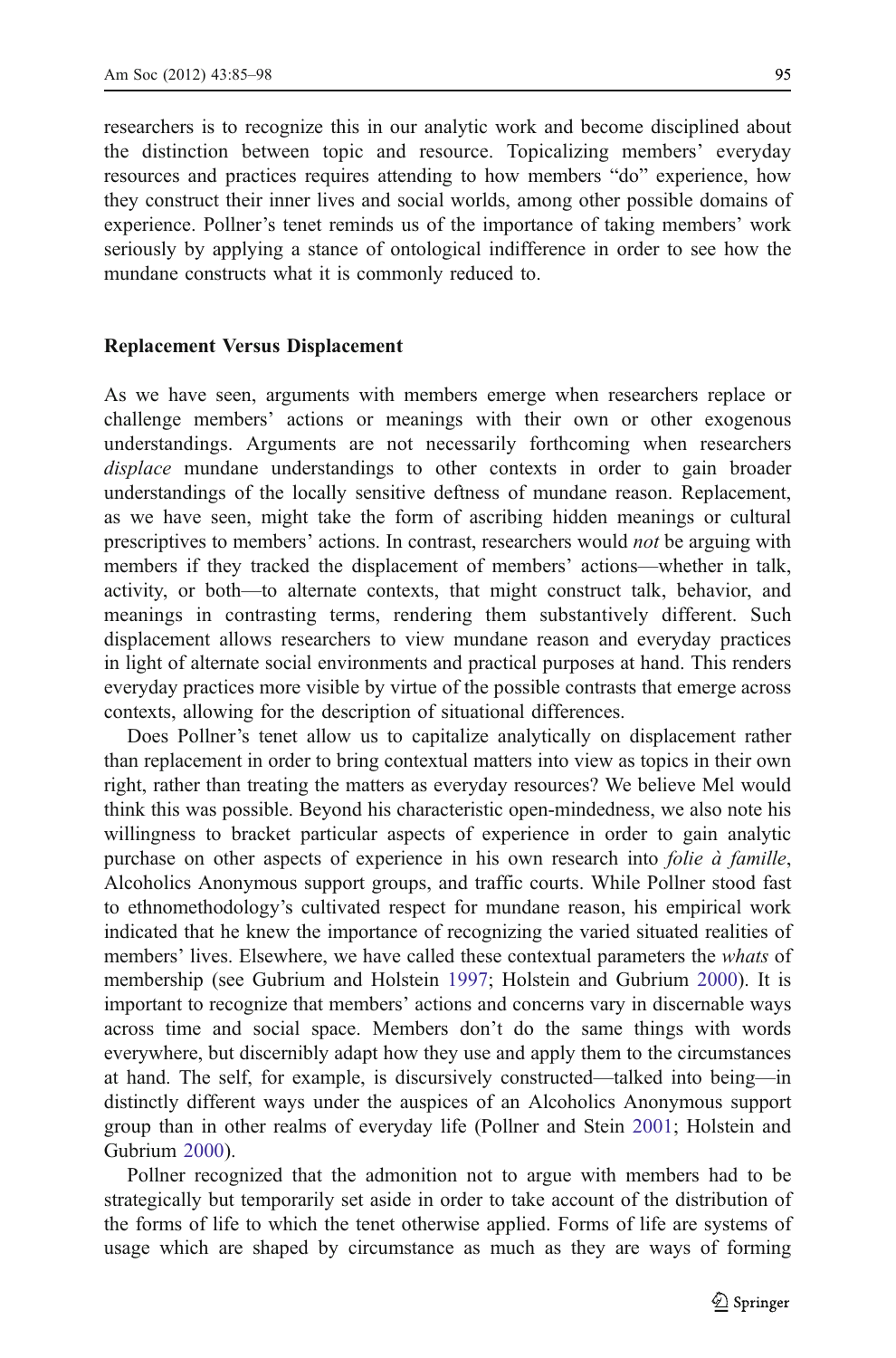everyday realities; they are socially situated language games, as Wittgenstein viewed them (Wittgenstein [1953;](#page-14-0) see Holstein and Gubrium [2011](#page-14-0)). Accordingly, the whats of everyday life are as important as the hows. In documenting the whats, the hows must necessarily (but temporarily) be relegated to the analytic background, taking along with them the tenet about not arguing with the members.

The hows of everyday life—"the work whereby a world per se and the attendant concerns which derive from a world per se . . . are constructed and sustained" (Pollner [1987,](#page-14-0) p. 7)—have been ethnomethodology's central concern. But the displacements of diverse whats demand attention as well. For example, the hows of social interaction, such as the everyday interactional work of constructing the competence of a severely retarded child, as we saw earlier, wouldn't make much sense if we paid no attention to what was at stake in the matter. We need to account analytically for, among other things, the institutional context of the diagnosis of the child as retarded, the professional obligation to assess what the family called "bizarre," the family's sense that basically their child was normal, and the possible diagnosis of folie à famille. These *whats*, among many others, are highly consequential for those concerned.

Exercising a concern for the *whats* is not arguing with the members. Rather, it is a concern with figuring the situated realities from different members' points of view and describing what everyone concerned is up against (or has available to them) in constructing the identity of the child in question. In practice, the whats reflexively inform the hows. Displacements differentially condition the work of constructing the child's identity. The consequences of the identity constructed cannot be understood from the interactional hows alone. The six interpretive techniques or hows that Pollner and McDonald-Wikler identified in their study could apply to any number of circumstances and, in that regard, do not exclusively apply to the normalization of retarded children. The personal and societal relevance of the hows must be discerned from the whats of the matter.

Conversely, the whats at issue, such as a family's concern, a neighbor's casual interest, or the professional responsibility of a clinical diagnostician were not fixed realities. They were subject to the identity work of members of various circumstances. Family members applied a vocabulary and definitional technology that constructed a normal child from within their "family circle," as it were. They didn't use a medical vocabulary or diagnostic technology, but, under different circumstances, they could have and, in a medicalized society like ours, they likely would have.

From Pollner and McDonald-Wikler's article, we have no way of knowing how the professionals involved applied a medical and diagnostic vocabulary to link related categories with the empirical particulars of Mary's case; this was largely accomplished before the case came to Pollner's attention. The researchers instead chose to focus on how the family constructed Mary's competence. But, in principle and given the opportunity, Pollner and McDonald-Wikler (or some other researchers) could have studied the social practices through which a medically-appropriate diagnosis was assembled. This would turn them to the narrative environment of the clinic, its predominant discourses, and the related local, professional, and disciplinary discursive resources for understanding and defining Mary's situation.

We do know from other studies of professional categorization processes that the development and application of *hows* in everyday life is multifaceted and artful. What results can be amazingly complicated and inventive (see Garfinkel [1967,](#page-14-0)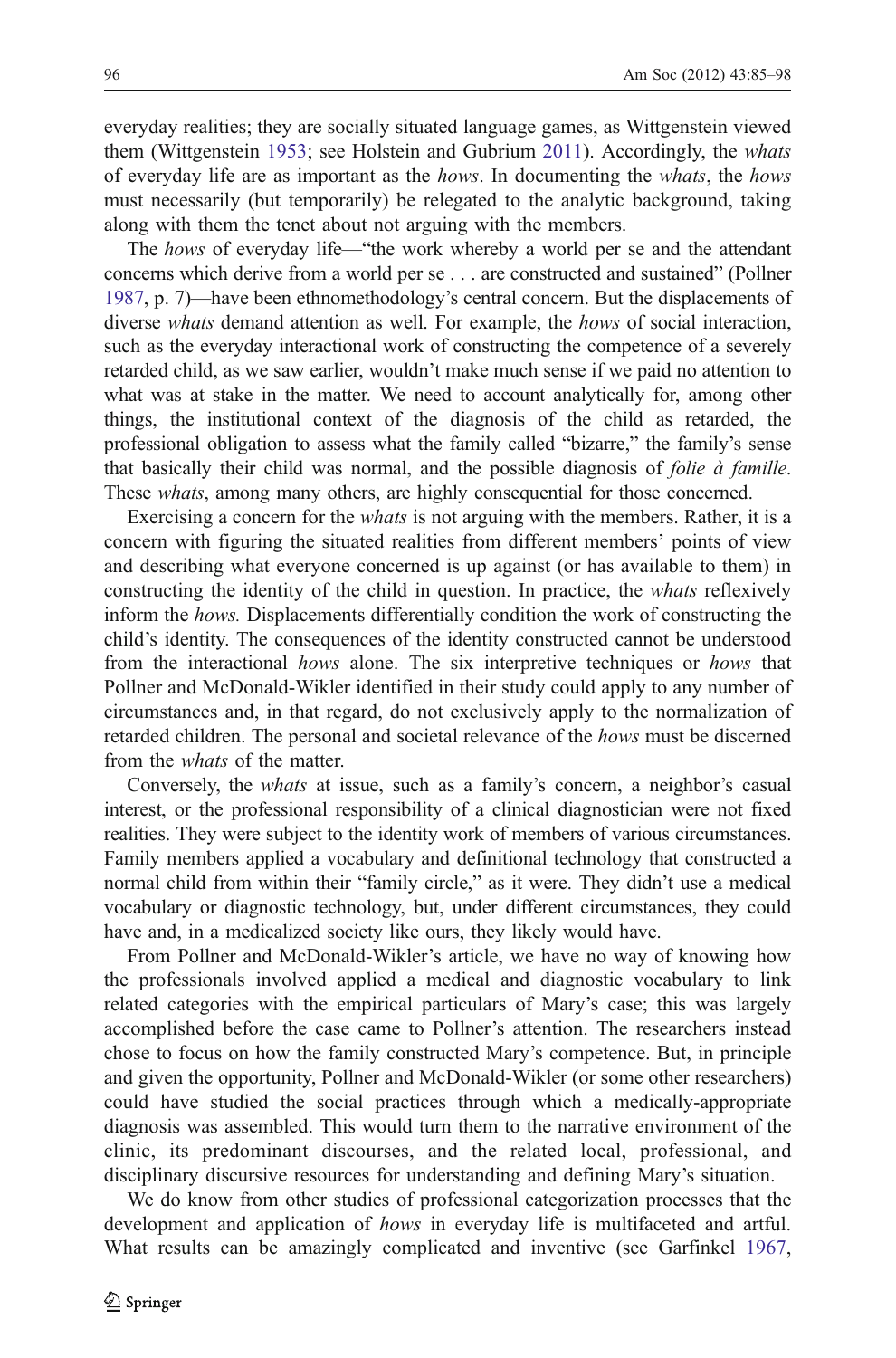<span id="page-13-0"></span>Buckholdt and Gubrium [1978\)](#page-14-0). The whats of the matter are reflexively related to the hows in that substantive outcomes, such as being or not being normal or retarded, are not a straightforward matter of linking "facts" with available or preferred categories, since both the "facts" and the "categories" are subject to the interpretive contingencies of their construction. The contextual features of any setting are themselves locally constructed members' accomplishments. Thus the hows of the setting are reflexively implicated in *what* the setting comes to be.

The broad analytic challenge of displacement is to document the interplay between the hows and the whats of mundane reason. Systematically and dispassionately attending to both the *hows* then the *whats* (or vice versa), while recognizing that their reflexive interplay is the constitutive basis of the actions and circumstances under consideration, can safeguard against arguing with the members. In our own work, we have relied on a procedure we've called "analytic bracketing" (Gubrium and Holstein [1997,](#page-14-0) [2009;](#page-14-0) Holstein and Gubrium [2011](#page-14-0)) to deal with the reflexive relationship between the hows and the whats of everyday life. In this procedure, the researcher alternately orients to everyday realities as both the products of members' interpretive practices and as the substantive resources from which realities are reflexively constructed. At one moment, the researcher may be analytically uninterested in the circumstances of an everyday interactional setting in order to document their mundane constructions. In the next analytic move, he or she brackets mundane practices in order to describe the local availability, distribution, and/or regulation of resources and constraints for reality construction. The analysis of the constant interplay between the hows and whats of reality construction mirrors the lived interplay between constitutive social interaction and its immediate context, resources, restraints, and going concerns.

The strength of the tenet "don't argue with the members" is its ability to rein in the sociologist's tendency to look for members' meaning beyond mundane attributions and reasoning. This strength can be extended to other aspects of reflexively constituted reality. Pollner wrote about the way what he called "narrative maps" "pre-presented the dimensions and denizens of a social world" to neophyte members of Alcoholics Anonymous (Pollner and Stein [1996](#page-14-0), p. 204). He took seriously the ways in which mundane processes of self construction were conditioned by organizational stocks of knowledge and institutionalized ways of talking selves into being (Pollner and Stein [2001\)](#page-14-0). If Mel were still here to help coin a tenet to turn our analytic attention to the whats as much as to the hows of membership, he also could very well have advised "Don't forget the 'things' that could concern the members." Taken together, the two tenets keep us focused on the reflexive interplay between the *hows* and the *whats* of everyday realities, extending analysis across the substantive landscape of mundane reason.

#### References

- Atkinson, P., & Coffey, A. (2002). Revisiting the relationship between participant observation and interviewing. In J. F. Gubrium & J. A. Holstein (Eds.), Handbook of interview research (pp. 801– 814). Thousand Oaks: Sage.
- Becker, H. S., & Geer, B. (1957). Participant observation and interviewing: A comparison. Human Organization, 16, 28–32.